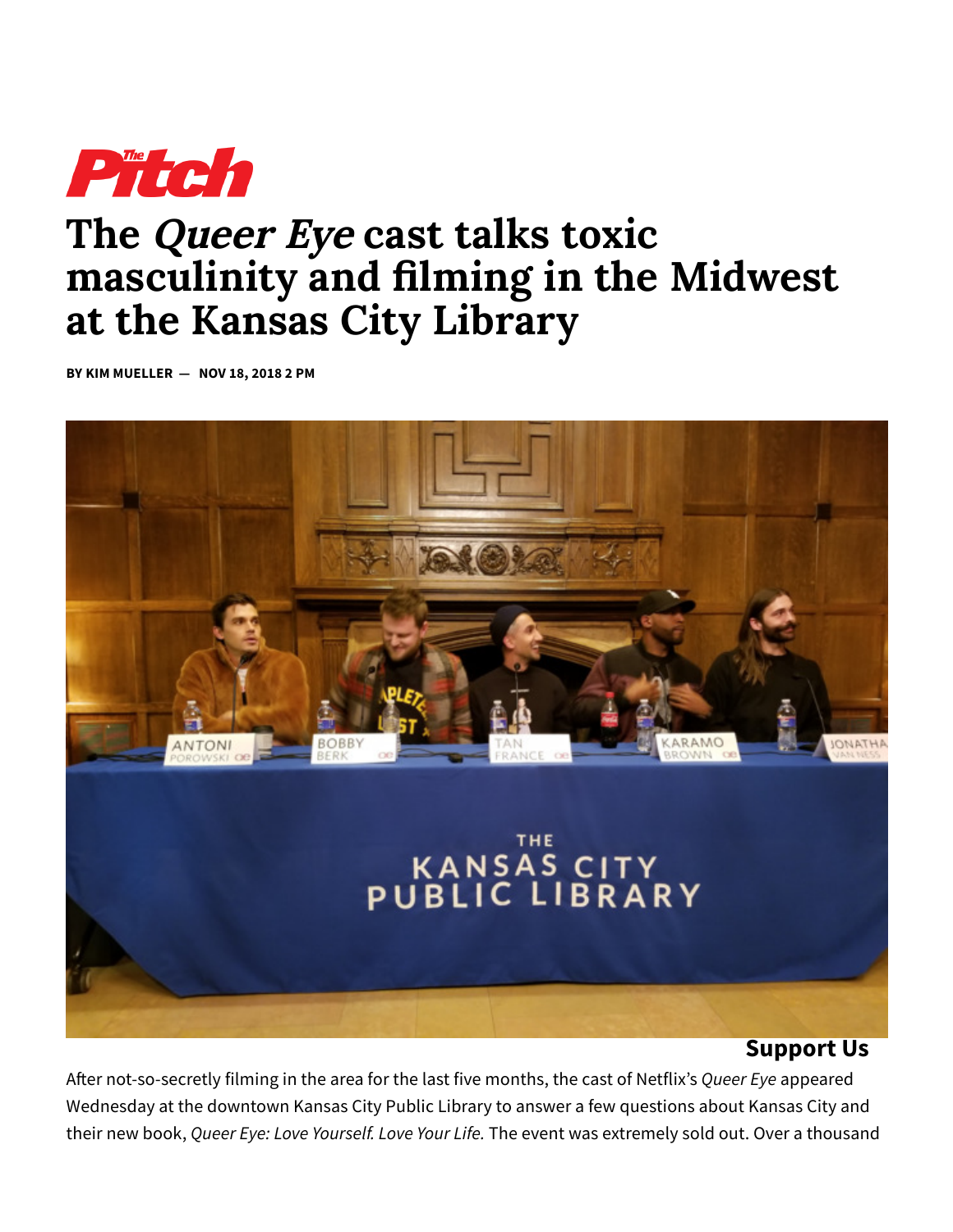tickets were purchased in 20 minutes — a record for the library, according to media relations coordinator Courtney Lewis.

But most who attended the event did not come for the book. They came to see the Fab Five author/celebrities: hairstylist Jonathan Van Ness, food and wine connoisseur Antoni Porowski, life coach Karamo Brown, interior designer Bobby Berk, and fashion expert Tan France.

The Netflix's version is a reboot of Bravo's original Queer Eye for the Straight Guy," which aired for five seasons from 2003-2007, and was considered a courageous breakout program depicting gay men making over heterosexual men. Netflix revamped the show in February 2018, abbreviated the name, and assembled a new Fab Five with a new mission: promote inclusivity and combat toxic masculinity.

Simply by attending the Wednesday night program, some men might be criticized for not being "man enough," said Eric Crawford who took the day off from work and traveled from Waldo to be first in line to see the "Queer Eye" cast.

"Toxic masculinity prevents men from expressing their likes and desires because they fear societal judgment," Crawford said. "It is something that is highly detrimental to men in society and has a negative effect on men  $-$  and women as well  $-$  because it doesn't allow men to express their emotions and accept themselves in the way they should."

The cast echoed Crawford's assessment.

"It definitely is a problem," said Tan, who is married to a Mormon cowboy. "I don't think we are the cure, but I think we are doing everything we can to shed some light and show men and women how it is hindering them, their relationships, and society."

One way the show tries to fight toxic masculinity is by visibly and confidently normalizing behavior that isn't traditionally masculine or feminine, said Bobby.

"I'm literally wearing a woman's coat from J. Crew that I bought yesterday," he said, before raving about the customer service at the Country Club Plaza store.

Jonathan, the show's clear standout, often wears women's high heels. Known for his extreme fashion choices, he wore a pink see-through top and carried a purple handbag to this year's Emmys (where *Queer Eye* took home three awards).

"As a byproduct of the show, we're able to show by being loving with each other, open with each other, that this is an alternative way of life that actually should be *the* way of life," Tan said. "It doesn't matter if you are a man or a woman, gay or straight."

## **Support Us**

Unlike the original Bravo production, Netflix's *Queer Eye* included the first makeover of a gay guy in season one, and the first makeover of a woman and a trans man in season two, both filmed in Atlanta.

"We have our first lesbian on the show this year," Tan recently told Hasan Minhaj on his show *Patriot Act with Hasan Minhaj*. "Yep, and she's formidable. And what we do with her, I think you're going to love."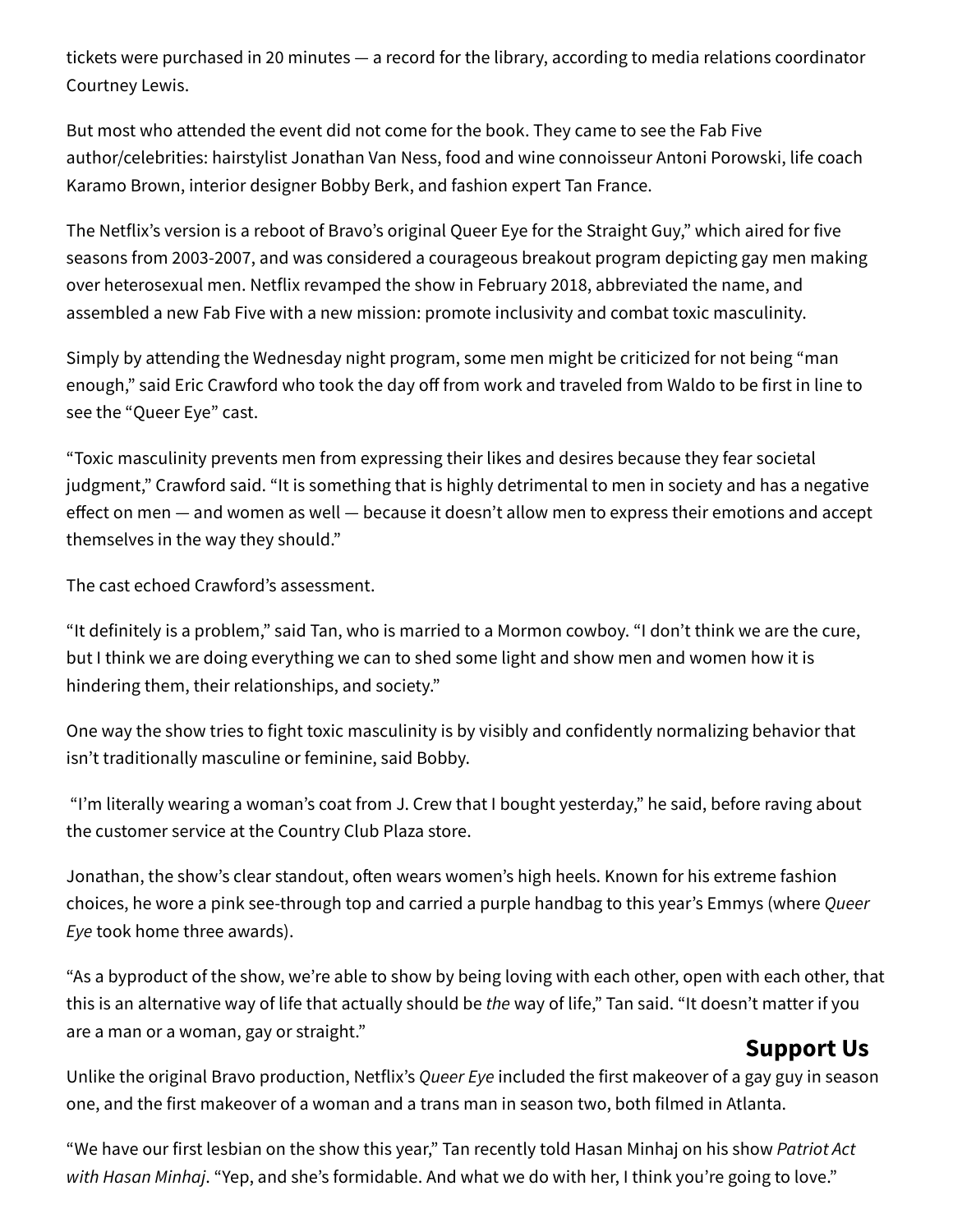During the last five months, *Queer Eye* has stealthily shot the third and fourth seasons in the Kansas City area. As they traveled to rural towns, residents were told not to reveal the production's locations in Kansas and Missouri.

"Let me tell you, though, Kansas City, Kansas, is a lot more brutal," Tan told Minhaj. "Apparently, they don't love us out there." (Ironically, Tan appeared at the library wearing a "Wizard of OZ" t-shirt displaying Dorothy of Kansas.)



The cast complimented Missouri throughout the library's event, even Bobby who grew up in Mount Vernon, MO, where he attended an Assemblies of God church in Amish farm country. Initially, Bobby admitted he was not happy to hear that the show was filming in Kansas City.

"I literally thought to myself, 'I spent 17 years of my life trying to get the hell out of there and now I have to go back'," he recalled. "But I couldn't be happier having come back."

The homecoming created a healing opportunity, he said. And he fondly remembered Missie B's, the midtown gay bar he visited as a youth.

"Kansas City is a much more loving, accepting place than when I left when I was 17," he said. "People are just a bit more open-minded here."

Despite *Queer Eye*'s rave reviews, IndieWire recently called the show "regressive and reductive." The film industry website labeled the show as "faux-progressive" because the Fab Five propagate**&upporthsils** al gay stereotypes.

"That's ludicrous," Tan said. The Fab Five share their personal lives on the show, he explained, and flesh out three-dimensional characters that don't fit into stereotypes.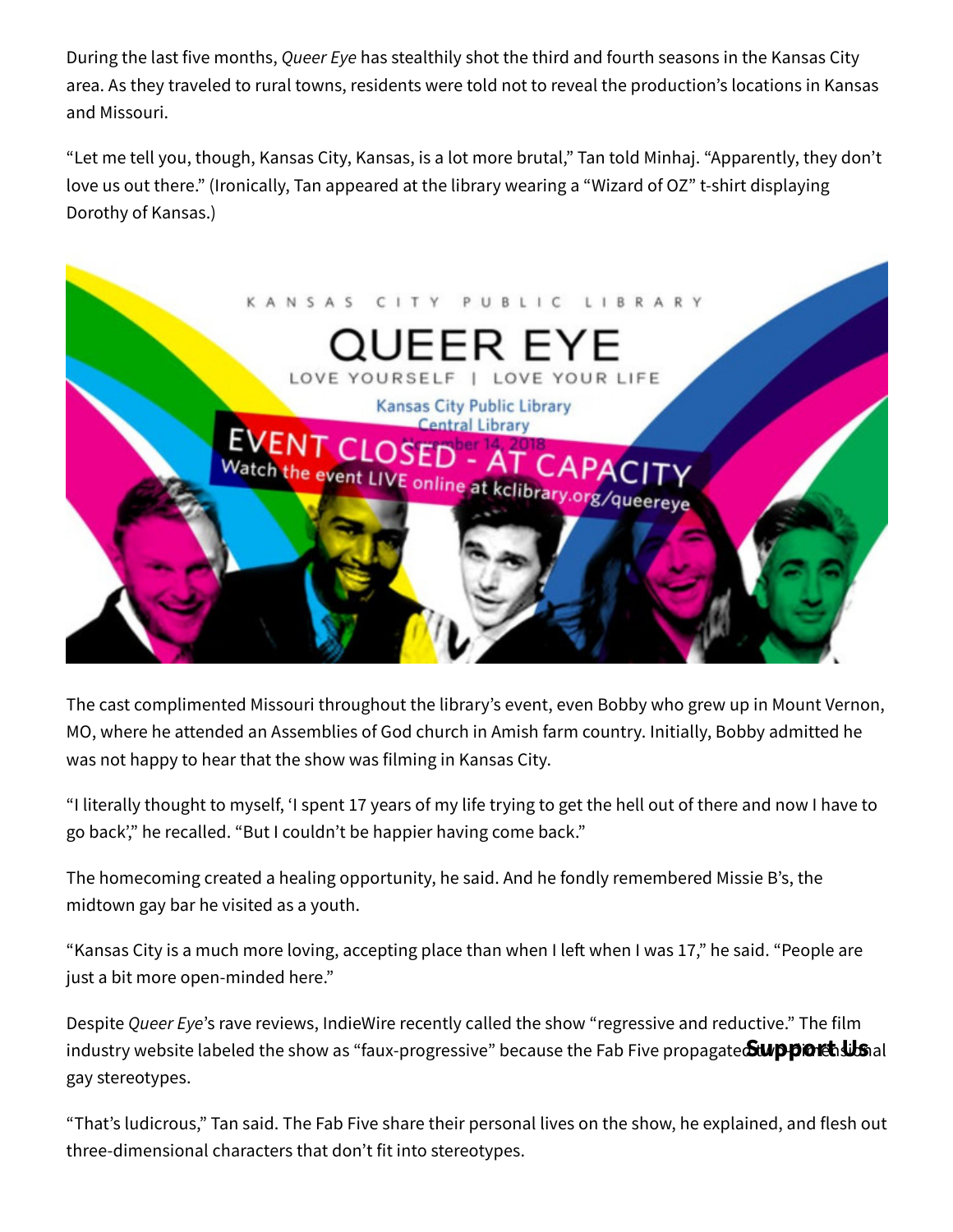When they aren't on set, the cast is busy promoting their own books and marketing partnerships. Jonathan landed lucrative deals with Target and Hotels.com. He also hosts the Emmy nominated web series "Gay of Thrones" and the relaunched podcast Getting Curious. Tan wrote a memoir and worked with Men Wearhouse's suit drive. Antoni opened a Manhattan restaurant in October; partners with Hanes, Wholefoods, and Excedrin; and is writing a cookbook. And Bobby operates an interior design service in Los Angeles. Karamo, who is a single parent, announced that he recently became engaged and is a "bridezilla."

Jonathan agreed that many male hairdressers, interior designers, and chefs are gay, but the film industry has a responsibility to provide more platforms to allow gay people to flourish in varied roles. And he insisted that much of the criticism comes from inside the gay community.

"Unfortunately, I think internalized homophobia effects a lot of gay men because of the toxic masculinity that we have been forced to deal with and carry on our shoulders our whole lives," Jonathan said. "So, if they think *Queer Eye* is furthering the idea of stereotyping, I would say watch it and open your minds."





**CULTURE You can get high (eh, sort of) at City Hall: Best of KC 2018**

**CULTURE Molly Balloons is un-poppable: Best of KC 2018**

**CULTURE Oddities Prints is the hub all great scenes need: Best of KC 2018**

### **A word to our readers:**

## **Support Us**

For nearly 40 years, *The Pitch* has served as the independent voice of Kansas City — a source of investigative reporting, unflinching political commentary, and street-level arts and culture coverage. We have always been free, whether in print or online, and we intend to remain so. Unfortunately,